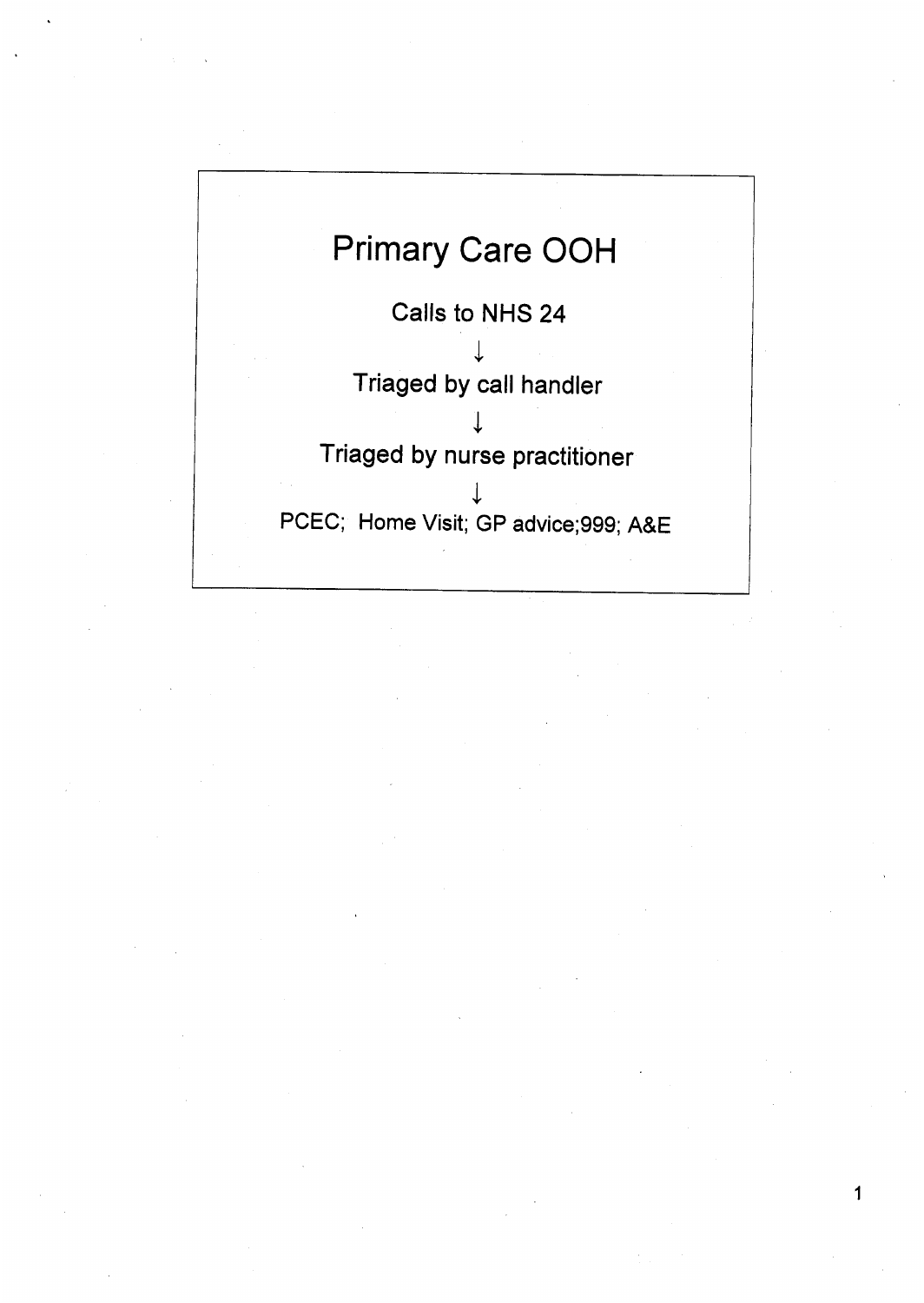## Outcome Split

40-42% PCEC 33% PCEC 10% Home Visits 9% GP Advice 6-7% 999 7% 999 74% A&E **6-7%** A&E

NHSL NHS 24 Overall 22-24% NHS 24 12% Home Visits 11% GP Advice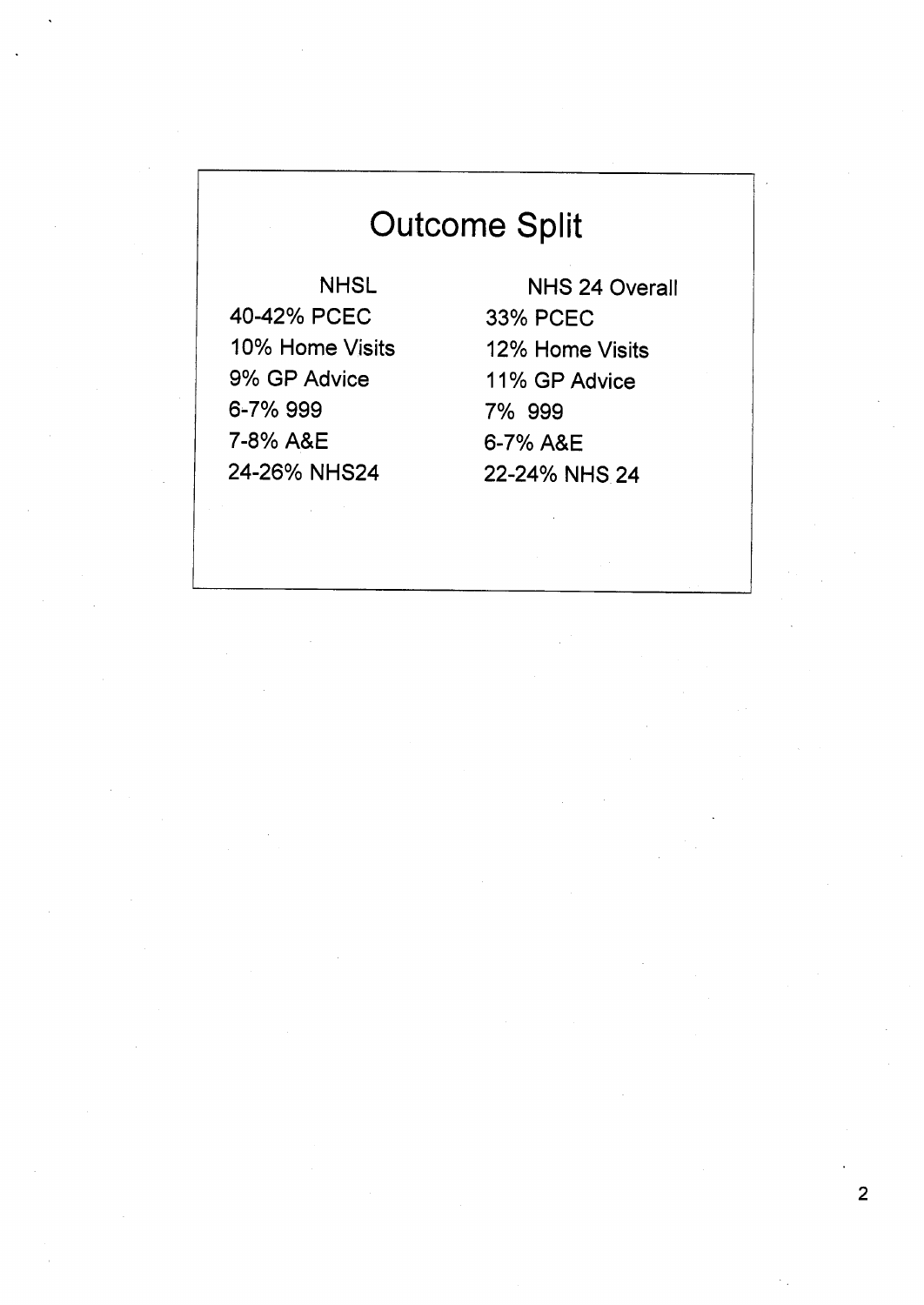## Response Time Split Home Visits

| April<br>1hr<br>2hr | 13%<br>39% | May<br>14%<br>39%        | June<br>13%<br>45% | 1hr | April<br>13% | May<br>15% | June |
|---------------------|------------|--------------------------|--------------------|-----|--------------|------------|------|
|                     |            |                          |                    |     |              |            |      |
|                     |            |                          |                    |     |              |            | 14%  |
|                     |            |                          |                    | 2hr | 40%          | 40%        | 42%  |
| 4 hr                | 48%        | 47%                      | 42%                | 4hr | 47%          | 45%        | 44%  |
|                     |            |                          |                    |     |              |            |      |
| <b>KPI's</b>        |            | $1hr = 75%$ actual = 66% |                    |     |              |            |      |
|                     |            | $2hr = 75%$ actual = 85% |                    |     |              |            |      |
| 4hr= 90%            |            | actual= 90%              |                    |     |              |            |      |
|                     |            |                          |                    |     |              |            |      |
|                     |            |                          |                    |     |              |            |      |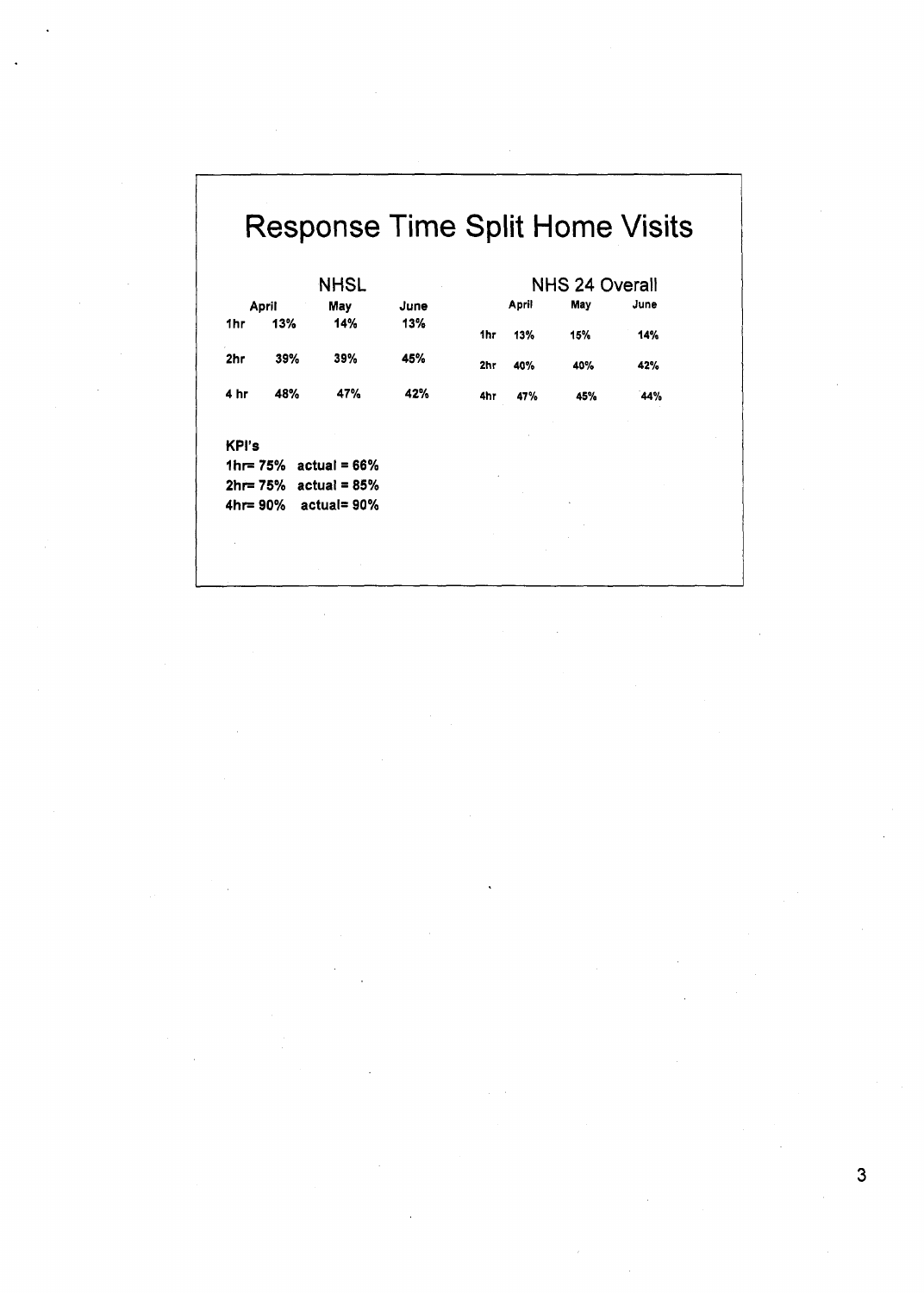|     |       | <b>NHSL</b> |      |     | <b>NHS 24</b> |     |      |  |  |
|-----|-------|-------------|------|-----|---------------|-----|------|--|--|
|     | April | May         | June |     | April         | May | June |  |  |
| 1hr | 10%   | 11%         | 13%  | 1hr | 9%            | 11% | 12%  |  |  |
| 2hr | 20%   | 22%         | 22%  | 2hr | 19%           | 20% | 21%  |  |  |
| 4hr | 69%   | 67%         | 66%  | 4hr | 71%           | 69% | 67%  |  |  |
|     |       |             |      |     |               |     |      |  |  |
|     |       |             |      |     |               |     |      |  |  |
|     |       |             |      |     |               |     |      |  |  |

 $\sim$   $\sigma$  .

**4**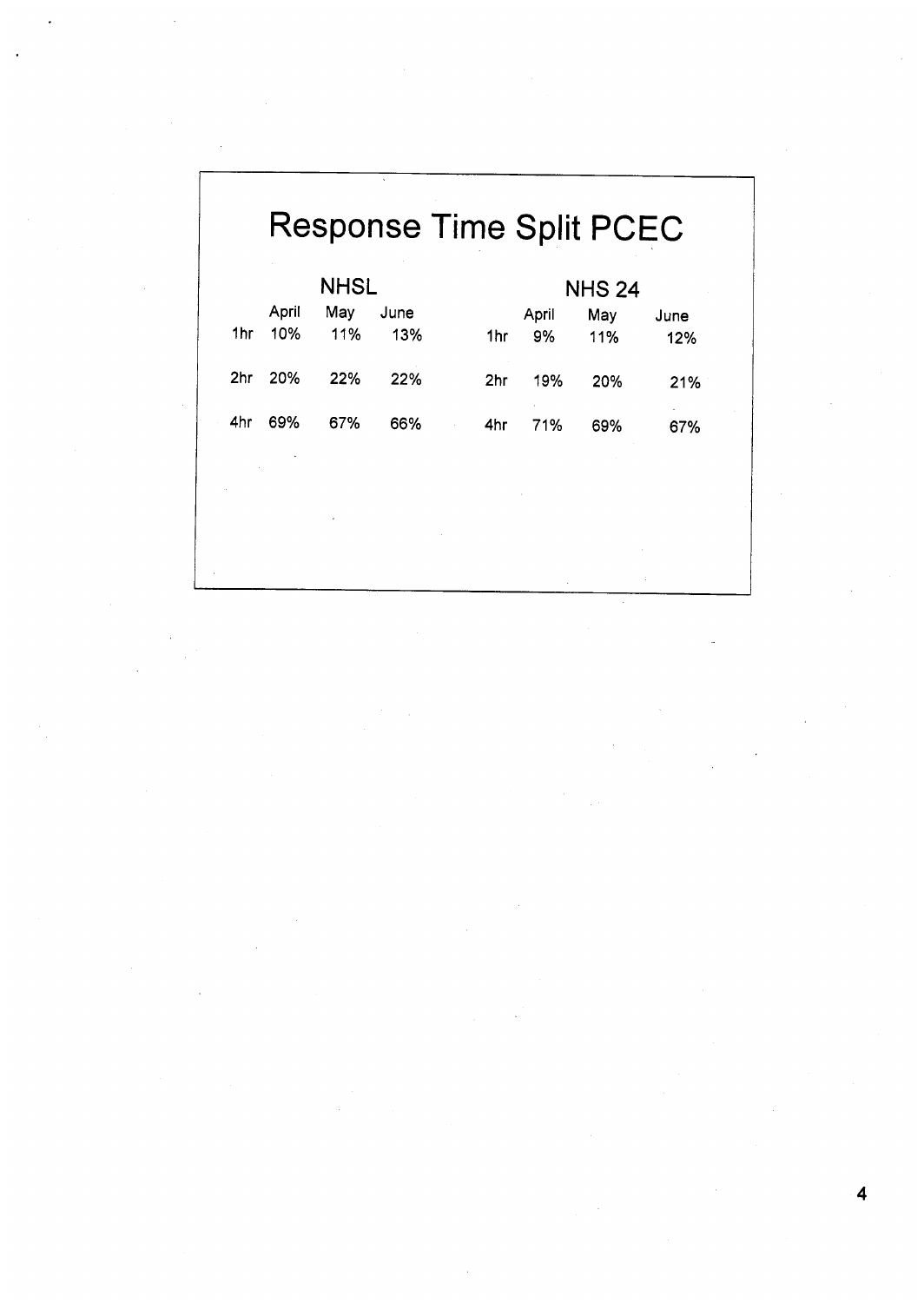| <b>Centre</b>              | Home<br><b>Visits</b>               | <b>PCEC</b> | Advice | <b>Hrs</b><br><b>Utilised</b> | Hrs<br>Contracted |
|----------------------------|-------------------------------------|-------------|--------|-------------------------------|-------------------|
| Monklands                  | 357                                 | 1638        | 383    | 898                           | 2000              |
| Wishaw                     | 144                                 | 2216        | 310    | 776<br>$\hat{\mathbf{v}}$     | 2000              |
| Hairmyres                  | 353                                 | 880         | 417    | 677                           | 2000              |
| Lanark<br>/Extra<br>mobile | 461<br>(181)<br>Clydesdale<br>area) |             | 11     | 551                           | 2000              |

 $\ddot{\phantom{a}}$ 

**6**